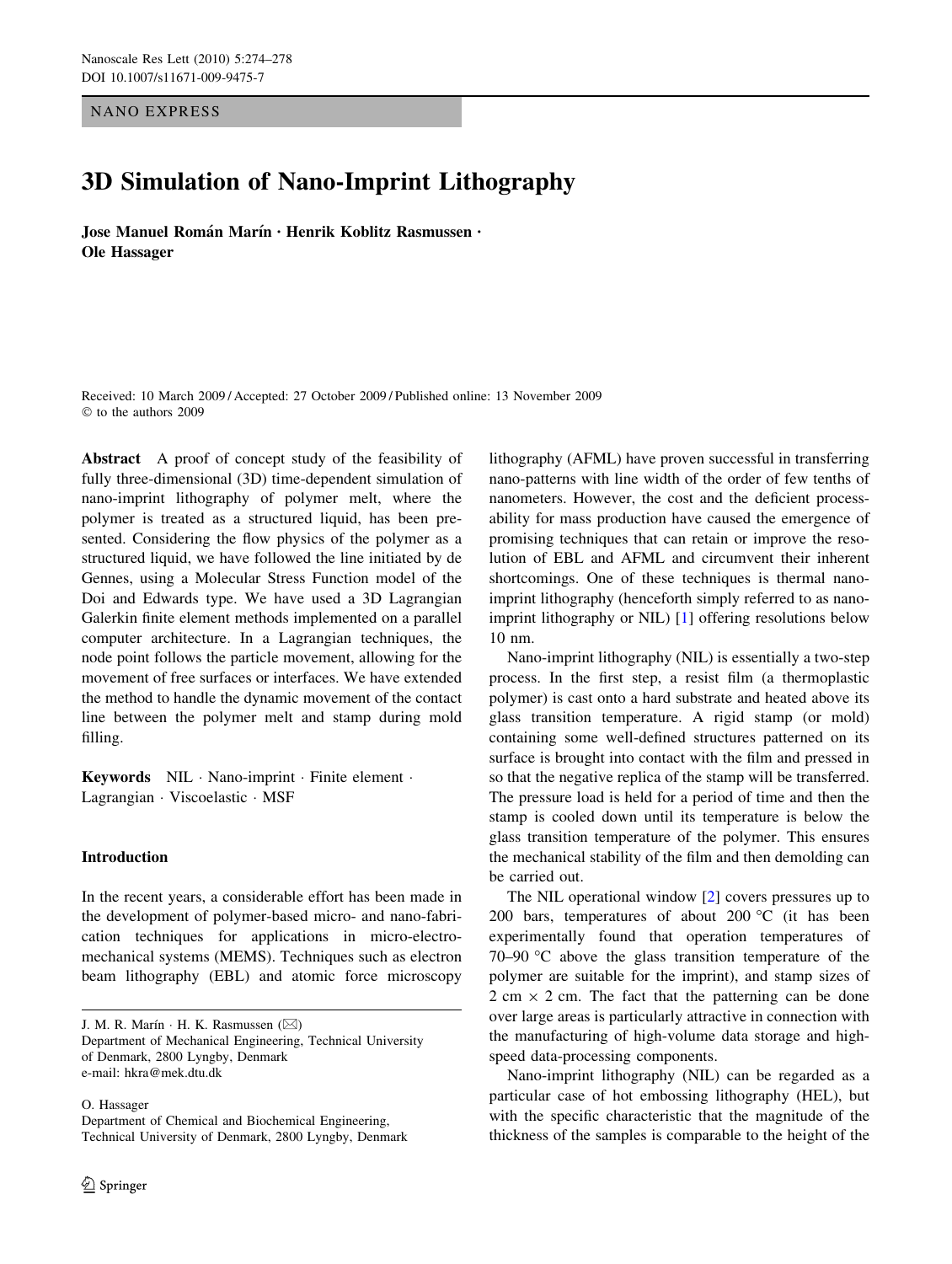indents in the mould. Hence, the patterning is not a surface modulation process, as the HEL, but demands the transport of a large amount of the polymer from areas in contact with the stamp into the cavities. In most cases, NIL is an isothermal process where both stamp and sample have identical temperatures.

Many related NIL publications have appeared in the last decade. Only few of them have consistently addressed the investigation of polymer flow during imprint. Different experimental approaches have shown that the flow mechanism of polymers into nano-structures [[3,](#page-4-0) [4\]](#page-4-0) is not trivial, and this has been attributed to a variety of causes such as the type of flow, the stamp geometry, the viscoelastic properties of the polymer, as well as the role played by surface tension effects. The latter includes attraction forces of different nature between the stamp and the polymer [[5,](#page-4-0) [6](#page-4-0)].

The experimental work has often been followed by attempts to simulate the flow during imprint mainly for the cases of periodic squared arrays or squared cavities. Simulations have been carried out using finite element methods, and all the flow problems were solved in a two-dimensional framework. Many of the numerical investigations adopted a general scope focusing in the understanding of the flow into micro/submicrometer structures.

Most of the early approaches treated the polymer either as a purely viscous fluid [[7,](#page-4-0) [8\]](#page-4-0) (sometimes using generalized Newtonian models) or as purely elastic materials [\[9](#page-4-0)]. In a few cases, the surface tension of the polymer was taken into consideration but interfacial tension between polymer and stamp was not accounted for. To our knowledge, only two approaches considered viscoelasticity in the material. Hirai et al. [[10\]](#page-4-0) modeled the polymer flow using a linear viscoelastic constitutive equation and established a qualitative comparison with their experiments. The only study with relevance to the NIL or HEL process, applying a nonlinear constitutive equation is that of Eriksson et al. [\[11](#page-4-0)]. Eriksson et al. [[11\]](#page-4-0) addressed both experimentally and numerically a compression molding on the millimeter scale combined with the filling of periodic squared arrays at micrometer length scales. Probably due to the applied nonlinear constitutive equation, they obtained a quantitative agreement between the filling profiles measured in the experiments and those provided by numerical simulations. The latter approach used an integral constitutive equation of the K-BKZ type [[12,](#page-4-0) [13](#page-4-0)], within a Molecular Stress Function (MSF) approach [[14\]](#page-4-0), to describe the dynamics of the polymer.

#### Polymer Melt as a Structured Liquid

The physics in the NIL is the isothermal flow of polymer melts. Polymers are structured systems where order phenomena develops the stresses in the material during flow (Pierre-Gilles de Gennes [[15\]](#page-4-0)). The reptation theory by Doi and Edwards [[16\]](#page-4-0) was the first contribution toward an exact formulation for the flow of polymers. Since then progress has been scarce. The 'interchain pressure' concept by Marrucci and Ianniruberto [\[17](#page-4-0)] is currently the only theoretical approach capable of accurately predicting the published homogeneous flow data for molar mass distributed as well as structurally well-defined polymer melts [[18,](#page-4-0) [19](#page-4-0), [20](#page-4-0), [21](#page-4-0), [22](#page-4-0), [23](#page-4-0), [24](#page-4-0)]. Just recently, Wagner et al. [[22,](#page-4-0) [23\]](#page-4-0) and Rasmussen et al. [\[24](#page-4-0)] have suggested models capable of modeling the flow of polymer melts in general. These models are based on the 'interchain pressure' concept by Marrucci and Ianniruberto [[17\]](#page-4-0), and a Molecular Stress Function constitutive model [[14\]](#page-4-0). The latter is a generalization of the ideas and model of Doi and Edwards [\[16](#page-4-0)].

The general form of MSF constitutive model is written as a memory-weighted time integral over a strain tensor and the square of the molecular stress function, f;

$$
\sigma_{ij} = \int\limits_{-\infty}^{t} M(t-t')f(\mathbf{x},t,t')^{2} \left\langle 5\frac{E_{in}u_{n} E_{jm}u_{m}}{|\mathbf{E}\cdot\mathbf{u}||\mathbf{E}\cdot\mathbf{u}|}\right\rangle \tag{1}
$$

Here,  $M(t - t')$  is the linear viscoelastic memory function and the strain,  $\langle \ldots \rangle$ , is the independent alignment tensor from the Doi–Edwards reptation theory. The theoretical basis is the idea of a tube segment of unit length and orientation given by the unit vector  $\mathbf{u} = (u_1, u_2, u_3)$ . In the stress-free state, **u** is deformed into  $\mathbf{E} \cdot \mathbf{u}$  in the current state. The components of the macroscopic displacement gradient tensor, E, are given by  $E_{ij}(\mathbf{x}, \mathbf{t}, \mathbf{t}') = \partial \mathbf{x}_i / \partial \mathbf{x}_j', i = 1, 2, 3$ and  $j = 1, 2, 3$ .  $\mathbf{x}' = (x'_1, x'_2, x'_3)$  are the coordinates of a given particle in the stress-free reference state (time  $t'$ ), displaced to coordinates  $\mathbf{x} = (x_1, x_2, x_3)$  in the current state (time *t*). The angular brackets,  $\langle \ldots \rangle$ , denote an average over a unit sphere  $\langle \ldots \rangle = 1/(4\pi) \int_{|\mathbf{u}|=1} d\mathbf{u}$ . The variables in the displacement gradient tensor,  $\bf{x}$  and  $\bf{x}'$ , are indexed by a Cartesian coordinate system attached to the particle. This corresponds to the use of Lagrangian variables.

Please notice, the flow physics depends on the choice of the molecular stress function,  $f$  [\[22](#page-4-0), [24](#page-4-0)].

#### Flow Modeling of Polymer Melts in NIL

The modeling of the NIL process requires time dependency in the applied method. A scant effort has been made in the development of numerical methods capable of handling time-dependent flow of integral constitutive equations [\[25](#page-4-0), [26](#page-4-0), [27\]](#page-4-0). To perform a realistic modeling, it will (at least) require a fully three dimensional as well as free surface viscoelastic flow. The method of Wapperom [[26\]](#page-4-0) and the one by Rasmussen [\[27](#page-4-0)] both apply Lagrangian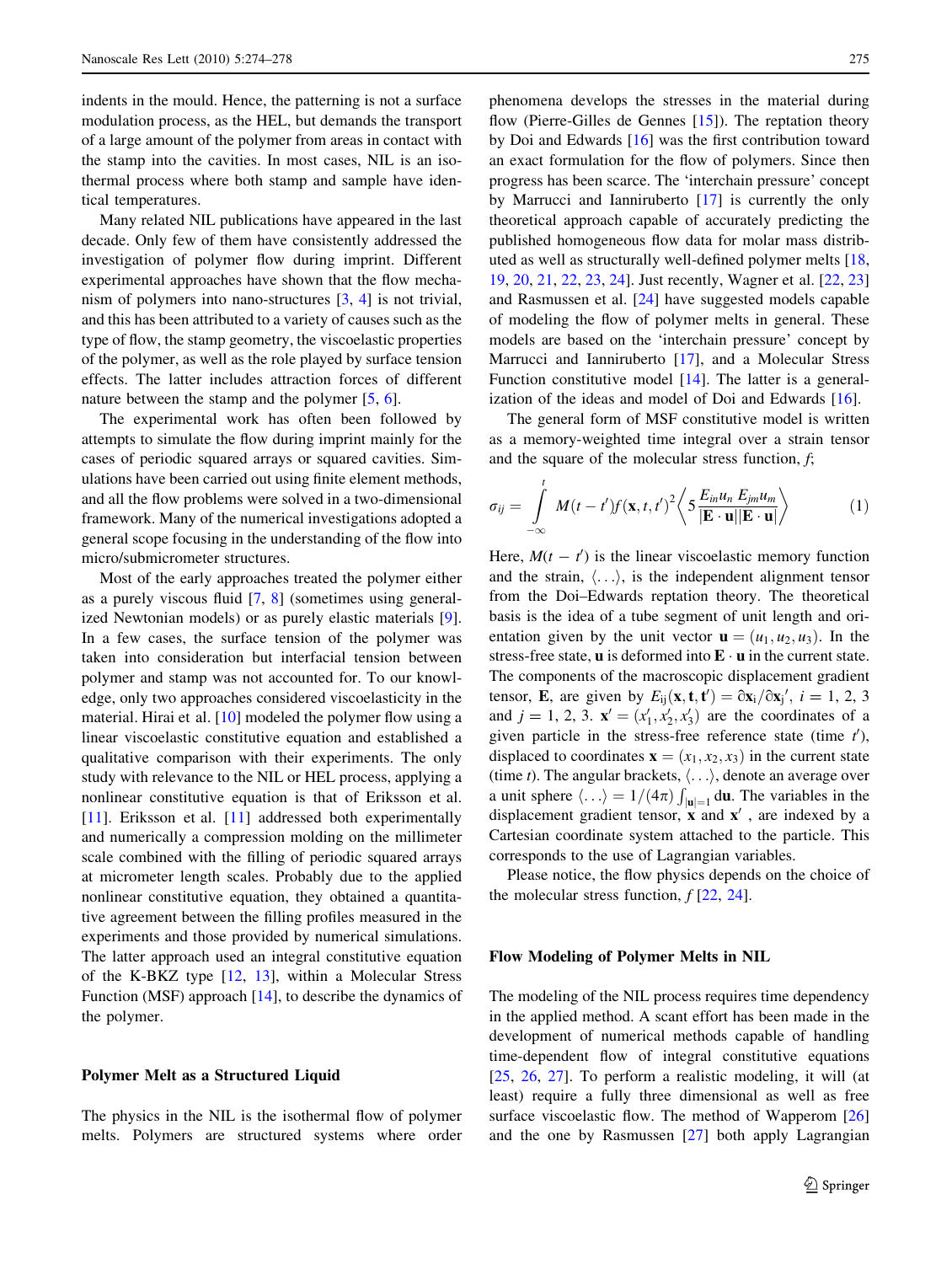particle variables. Therefore, both methods can handle (large) movement of moving surfaces or interfaces without extra effort. The movement can be free or specified. Only the approach by Rasmussen [[27\]](#page-4-0) has been numerically formulated in three-dimensional (3D), although the step from 2D to 3D in most cases is a minor problem.

The major concern in fully three-dimensional computations is the immense increase in the number of unknown variables. Three-dimensional time-dependent computations in most cases require an efficient numerical formulation as well as code parallelization. Therefore, we will use the recent method by Marín et al.  $[28]$  $[28]$ . This method is a Lagrangian finite element method, based on a proven convergent Galerkins principle [\[29](#page-4-0)]. In a Lagrangian method, the node point follows the particle movement. The particle variables and the pressure field are approximated by quadratic (tetrahedral) and linear interpolation functions, respectively. The method is third-order accurate in both space and time, and is numerically stable for all chosen time steps sizes. The equations are solved by a robust Newton-Raphson iterative scheme and the code is fully parallelized.

The use of (Lagrangian) variables indexed by a coordinate system attached to the particle enables the numerical method to handle arbitrary large movement of the material freely moving surfaces or interfaces. The modeling of a NIL, as well as any other mold filling problem, is complicated by the presence of dynamic movement of the contact line between the melt and stamp during filling. It is therefore essential to apply an easy handling of this. Here, we treat the contact of the particles as follows: the time and position of the contact to a solid surface of the particles in nodal points (in the finite element discretization) was calculated with an explicit second order prediction. Any particle (e.g., node point) is then attached (e.g., sticking) to the solid mold, starting from the time (and position) of contact.

The finite element flow solver used here has been adapted to simulate the filling of an arbitrary stamp morphology. We will consider the example depicted in Fig. 1 where a stamp containing a surface patterned with periodic squared sinus cavities aligned with each other and equally spaced is pressed against a polymeric film of thickness T. Exploiting the symmetry, the simulation domain can be reduced to the region delimited by the blue line.

For simplicity, we will only use a molecular stress function  $f = 1$ . The modeling is then based on a liquid described constitutively by the independent alignment strain tensor from the Doi–Edwards reptation theory only. This corresponds to the exact flow properties of polymers melts when the 'Interchain Pressure' is relaxed. Currently, a relation between the 'Interchain Pressure' relaxation and the linear viscoelastic relaxation has not been established,



Fig. 1 Illustration of the NIL process simulated with the present numerical method. The green domain represents the polymer cast onto a hard substrate and the grey domain represents the cavities patterned in the stamp. The dimensionless aspect ratio, relative to the initial thickness of the sample T, is  $H/T = 4$ . The separation between cavities is  $L/T = 20$ . The *blue line* denote the simulated domain

although the 'Interchain Pressure' seems to relax at time scale in the size of the Rouse time. Further, we have applied a memory function as a continuous BSW spectrum [\[30](#page-4-0)] given by  $M(t - t') = (\eta_0(1 - n)/\lambda^2)((t - t')/\lambda)^{-(n+1)}$  $\Gamma(n+1, (t-t')/\lambda)$ .  $\Gamma(\cdot, \cdot)$  is the incomplete gamma function,  $\eta_0$  the zero-shear viscosity and  $\lambda$  the maximal relaxation time constant. The BSW represent the linear viscoelastic dynamic of a monodisperse melt and is easily extended to broadly distributed polymers. In all computations, we use a Currie [\[31](#page-4-0)] approximation of the independent alignment tensor from the Doi–Edwards reptation theory.

A non-dimensionalization of the the stress (e.g., equation of motion), using non-dimensional variables as  $x_i^* =$  $x_i/T$ ,  $t^* = t/\lambda$  and  $\sigma_{ij}^* = \sigma_{ij}/G_N^0$ , can be applied.  $G_N^0$  is the elastic plateau modulus for the polymer and  $T$  the initial thickness of the substrate. Introducing these non-dimensional variables, the mass conservation as well as the momentum equations will only contain one non-dimensional parameter,  $n$ . We have used a fixed value of  $n = 0.07$  here.

The initial unstructured finite element mesh is shown in Fig. [2](#page-3-0) (top and left) along with the shape of the cavity (denoted by the solid line). Non-slip boundary conditions are specified on the bottom plane of the domain. The three lateral planes are treated as symmetry planes. The top plane contains two differentiated regions; the semicircular one that is treated as a free surface and the secondary region formed by the nodes initially in contact with the mold. The flow can be induced either moving the initial contact area at a given velocity or applying a pressure load on it. Here, we have applied a constant velocity.

Figure [2](#page-3-0) shows the progressive flow of the polymer in the cavity. The stamp is pressed in the polymer at constant velocity. As the fluid flows into the cavity, new nodal points get in contact with the stamp surface and they then follow the motion of the stamp. The face coloring is a measure of internal sample pressure. Pressures are normalized with the maximum pressure recorded during the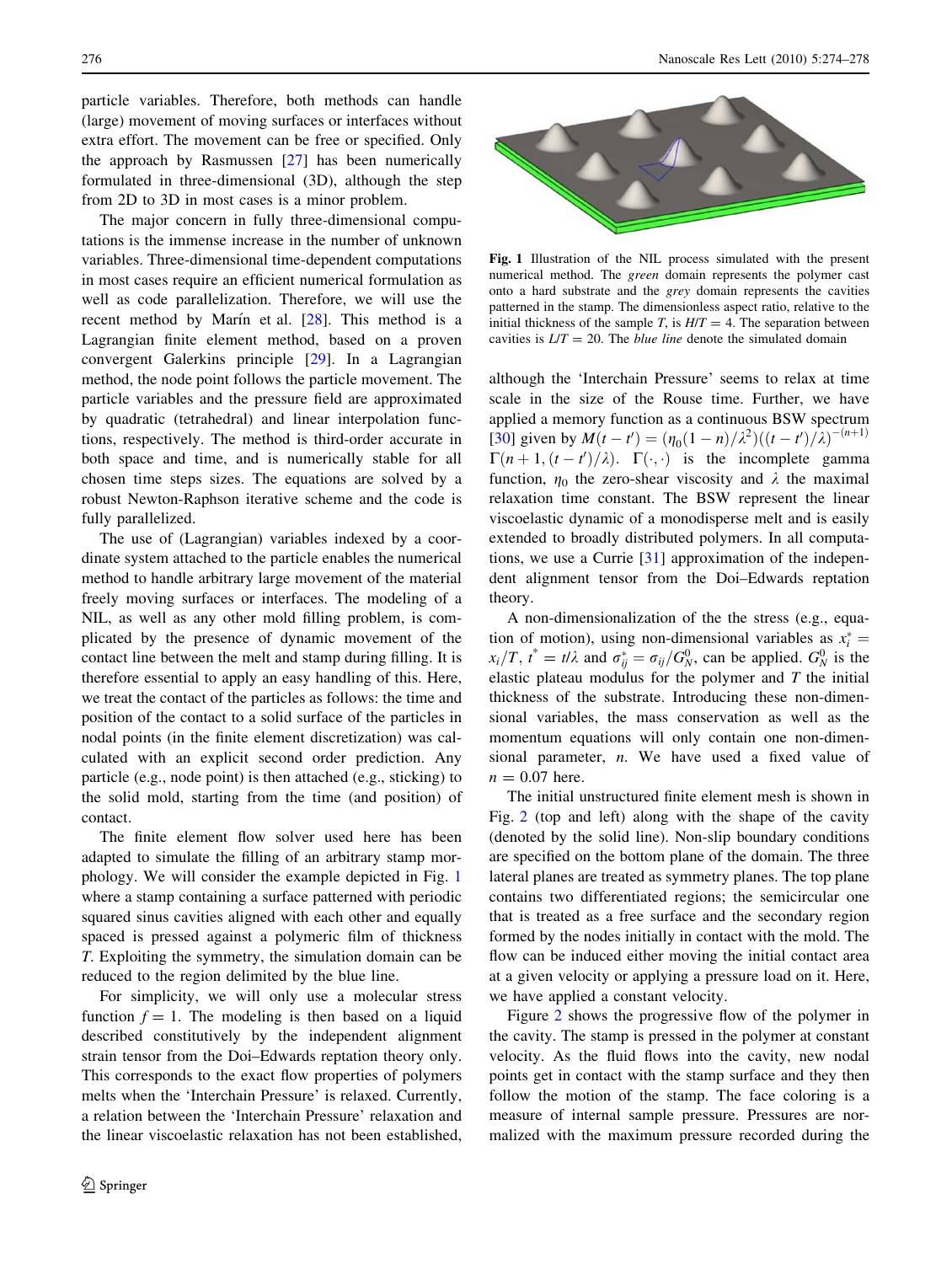<span id="page-3-0"></span>Fig. 2 Numerical solution showing the sequential filling of a cavity in NIL. The mold is moved with constant velocity, and the filling time is  $t_f$ . The dimensionless filling time is unity e.g.,  $t/d = 1$ . The face coloring is a measure of internal sample pressure. Pressures are normalized with the maximum pressure recorded during the simulation. Red and blue colors indicate high- and low-pressure, areas respectively



simulation. Red and blue colors indicate high- and lowpressure areas, respectively. One has to notice; throughout any Lagrangian simulation, the mesh undergoes distortion. Therefore, several new meshes need to be regenerated in order to continue and complete the computations. Despite the difficulties in mesh generation, it gives the possibility to relocate elements where they are needed.

The actual movement of the free surface is similar to what commonly is observed experimentally as discussed in detail in Rowland et al. [[8](#page-4-0)]. The compression of the melt between the hard substrate and the stamp forces an outward flow which results in the creation of a central suppression in the surface. Only in the final stage of the filling, a single peek flow appears due to the narrow gap [\[8](#page-4-0)].

Please notice, if there are significant differences in temperature between the stamp and the hard substrate a non-isothermal approach should be applied. The approach to non-isothermal flow commonly follows the assumption of polymer melts as a thermorheological simple material (Morland and Lee [\[32](#page-4-0)]), applying a pseudo time (Crochet and Naghdi [\[33](#page-4-0)]). The currently only existing numerical method for non-isothermal time-dependent flow of polymers as a structured liquid based on the pseudo time approach is the 3D Lagrangian finite element method by